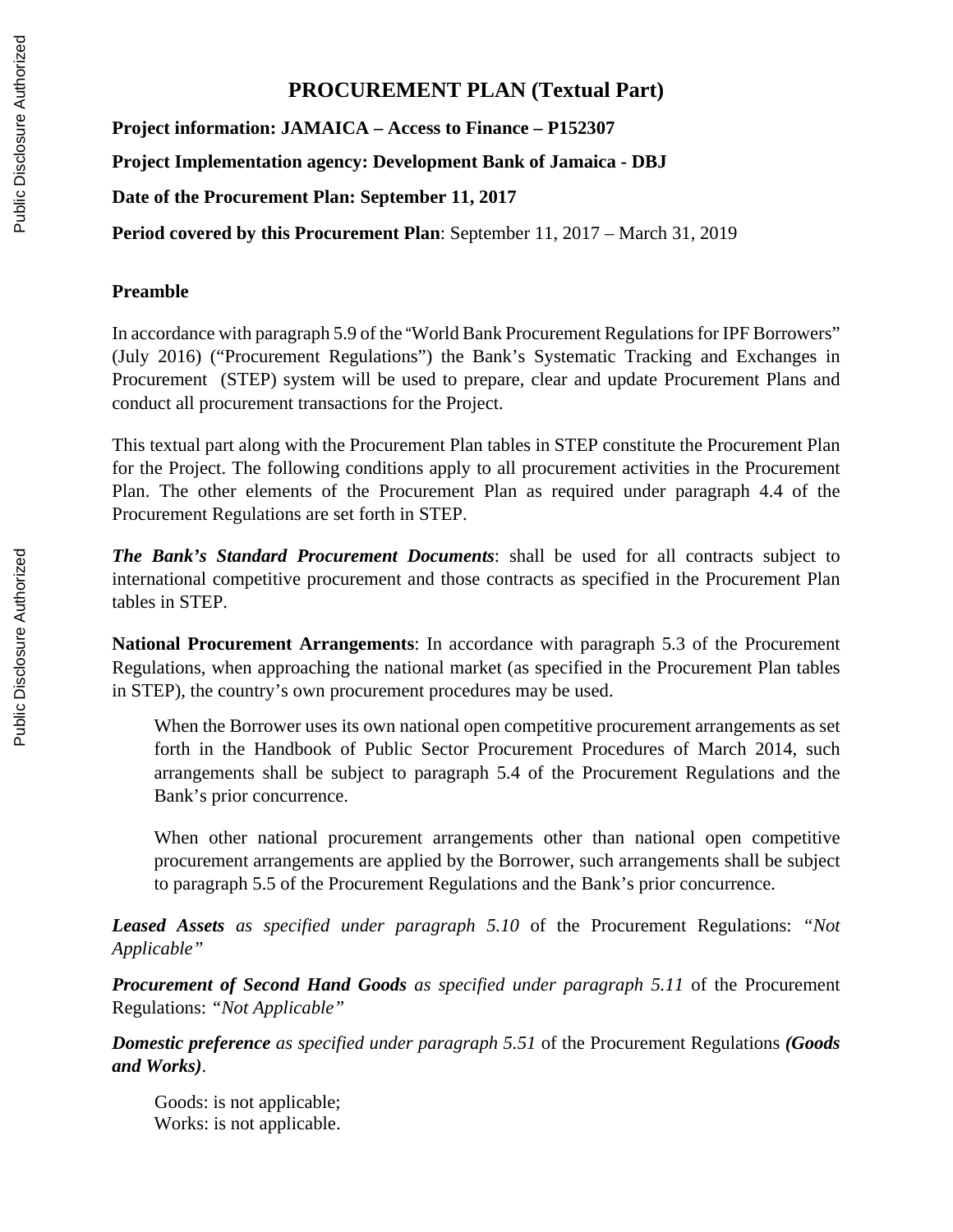| <b>PROCUREMENT</b><br><b>PLAN</b>         | <b>Jamaica: Access to Finance for MSMEs</b>              |                                                                                                                        |                          |
|-------------------------------------------|----------------------------------------------------------|------------------------------------------------------------------------------------------------------------------------|--------------------------|
| <b>General Information</b>                |                                                          |                                                                                                                        |                          |
| Country.                                  | Jamaica                                                  | Banks Approval Date of the Orlginal Procurement Plan:<br>Revised Plan Date(s): (comma delineated, leave blank if none) | 2017-02-14<br>2017-12-08 |
| Project ID:                               | P152307                                                  | <b>GPN Date:</b>                                                                                                       |                          |
| <b>Project Name:</b><br>Loan / Credit No: | Access to Finance for MSMEs                              |                                                                                                                        |                          |
|                                           | <b>Executing Agencyfles:</b> Development Bank of Jamaica |                                                                                                                        |                          |

| <b>WORKS</b>                           |                   |          |             |        |                 |                        |       |                            |               |                   |                                      |        |                                       |                                                |                                              |                                                                                    |                   |                                                     |                 |                            |  |
|----------------------------------------|-------------------|----------|-------------|--------|-----------------|------------------------|-------|----------------------------|---------------|-------------------|--------------------------------------|--------|---------------------------------------|------------------------------------------------|----------------------------------------------|------------------------------------------------------------------------------------|-------------------|-----------------------------------------------------|-----------------|----------------------------|--|
| Activity Reference No./<br>Description | Loan / Credit No. | Componen | Review Type | Method | Market Approach | Procurement<br>Process | (Y/N) | Fetimated<br>Amount (US\$) | Actual Amount | Process<br>Status | Draft Pre-qualification<br>Documents |        | Prequalification<br>Evaluation Report | <b>Draft Bidding Docume</b><br>/ Justification | Notice / Invitation                          | <b>Prent   Bidding Documents as   Proposal Submission /      </b><br><b>Issued</b> | Opening / Minutes | Bid Evaluation Report<br>and Recommendation         | Signed Contract | <b>Contract Completion</b> |  |
|                                        |                   |          |             |        |                 |                        |       |                            |               |                   |                                      | Actual | Planned Actual                        |                                                | Planned Actual Planned Actual Planned Actual |                                                                                    | Planned I         | Actual Planned Actual Planned Actual Planned Actual |                 |                            |  |
|                                        |                   |          |             |        |                 |                        |       |                            |               |                   |                                      |        |                                       |                                                |                                              |                                                                                    |                   |                                                     |                 |                            |  |
|                                        |                   |          |             |        |                 |                        |       |                            |               |                   |                                      |        |                                       |                                                |                                              |                                                                                    |                   |                                                     |                 |                            |  |

| <b>GOODS</b>                                                                   |                   |                                                         |                    |                          |                 |                               |                                  |                            |                        |                     |                                      |        |                                              |         |                 |                                                                                                |                |                                               |                                                          |        |                        |        |                            |  |
|--------------------------------------------------------------------------------|-------------------|---------------------------------------------------------|--------------------|--------------------------|-----------------|-------------------------------|----------------------------------|----------------------------|------------------------|---------------------|--------------------------------------|--------|----------------------------------------------|---------|-----------------|------------------------------------------------------------------------------------------------|----------------|-----------------------------------------------|----------------------------------------------------------|--------|------------------------|--------|----------------------------|--|
| Activity Reference No./<br>Description                                         | Loan / Credit No. | Component                                               | <b>Review Type</b> | Method                   | Market Approach | Procurement<br>Process        | <b>Prequalification</b><br>(Y/N) | Estimated<br>Amount (US\$) | Actual Amount<br>(USS) | Process<br>Status   | Draft Pre-qualification<br>Documents |        | Prequalification<br><b>Evaluation Report</b> |         | / Justification | Draft Bidding Document Specific Procurement   Bidding Documents as   Pr<br>Notice / Invitation | <b>Issued</b>  | <b>Proposal Submissi</b><br>Opening / Minutes | Bid Evaluation Report<br>and Recommendation<br>for Award |        | <b>Signed Contract</b> |        | <b>Contract Completion</b> |  |
|                                                                                |                   |                                                         |                    |                          |                 |                               |                                  |                            |                        |                     | Planned                              | Actual | Planned Actual                               | Planned | Actual          | Planned   Actual                                                                               | Planned Actual | Planned Actual                                | Planned                                                  | Actual | Planned                | Actual | Planned Actual             |  |
| JM-DBJ-27530-GO-RFQ / Office<br>Equipment and Furniture                        |                   | Establishment of an SME Fund Post                       |                    | Request for<br>Quotation | Open - National | I Single Stage - One          |                                  | 15,000.0                   |                        | nnlamani            |                                      |        |                                              |         |                 | 2018-01-22                                                                                     |                |                                               |                                                          |        | 2018-03-1              |        | 2018-03-23                 |  |
| JM-DBJ-27551-GO-RFQ /<br>Software for AFI Qualification<br>under CEF programme |                   | Enhancement of the Credit<br>Enhancement Facility (CEF) |                    | Request for<br>Quotation | Open - National | Single Stage - One<br>Envelop |                                  | 50,000.0                   |                        | 0.00 Implementation |                                      |        |                                              |         |                 | 2018-03-05                                                                                     |                |                                               |                                                          |        | 2018-04-2              |        | 2018-10-24                 |  |

| <b>NON CONSULTING SERVICES</b>                                                   |                   |                                                         |             |                         |                 |                                |                           |                            |                               |                              |                                      |        |                                              |        |            |                 |                                                                                                               |              |        |                   |        |                                                          |        |                        |        |                |                            |
|----------------------------------------------------------------------------------|-------------------|---------------------------------------------------------|-------------|-------------------------|-----------------|--------------------------------|---------------------------|----------------------------|-------------------------------|------------------------------|--------------------------------------|--------|----------------------------------------------|--------|------------|-----------------|---------------------------------------------------------------------------------------------------------------|--------------|--------|-------------------|--------|----------------------------------------------------------|--------|------------------------|--------|----------------|----------------------------|
| Activity Reference No./<br>Description                                           | Loan / Credit No. | Component                                               | Review Type | Method                  | Market Approach | Procurement<br>Process         | Prequalification<br>(N/N) | Estimated<br>Amount (US\$) | <b>Actual Amount</b><br>(USS) | Process<br>Status            | Draft Pre-qualification<br>Documents |        | Prequalification<br><b>Evaluation Report</b> |        |            | / Justification | Draft Bidding Document Specific Procurement Bidding Documents as Proposal Submission /<br>Notice / Invitation | <b>Ssued</b> |        | Opening / Minutes |        | Bid Evaluation Report<br>and Recommendation<br>for Award |        | <b>Signed Contract</b> |        |                | <b>Contract Completion</b> |
|                                                                                  |                   |                                                         |             |                         |                 |                                |                           |                            |                               |                              | Planned                              | Actual | Planned                                      | Actual | Planned    | Actual          | Planned Actual                                                                                                | Planned      | Actual | Planned           | Actual | Planned                                                  | Actual | Planned                | Actual | Planned Actual |                            |
| JM-DBJ-27907-NC-RFB /<br>Marketing, awareness raising to<br>AFIs and SMEs        |                   | Enhancement of the Credit<br>Enhancement Facility (CEF) |             | Request for Bids        | Open - Nationa  | Single Stage - One<br>:nvelopi |                           | 200,000.0                  |                               | mplements                    |                                      |        |                                              |        | 2018-03-12 |                 | 2018-04-03                                                                                                    |              |        | 2018-04-1         |        | 2018-05-18                                               |        | 2018-06-01             |        | 2018-11-28     |                            |
| JM-DBJ-27908-NC-RFQ /<br>Awareness campaigns and<br>capacity building on leasing |                   | Enhancement of the Credit<br>Enhancement Facility (CEF) |             | Request f<br>Quotations | Open - National | Single Stage - One<br>nvelone  |                           | 100,000.0                  |                               | Pending<br>0.00 mplementano. |                                      |        |                                              |        |            |                 | 2019-01-14                                                                                                    |              |        |                   |        |                                                          |        | 2019-02-06             |        | 2019-08-07     |                            |

| <b>CONSULTING FIRMS</b>                                                                                                                                                                                                                                                                                         |                   |                                                         |                    |                                             |                      |               |                            |                                |                                |                    |            |                       |                                         |                                                      |                                                        |                                             |                                            |                                                                       |                        |                            |  |
|-----------------------------------------------------------------------------------------------------------------------------------------------------------------------------------------------------------------------------------------------------------------------------------------------------------------|-------------------|---------------------------------------------------------|--------------------|---------------------------------------------|----------------------|---------------|----------------------------|--------------------------------|--------------------------------|--------------------|------------|-----------------------|-----------------------------------------|------------------------------------------------------|--------------------------------------------------------|---------------------------------------------|--------------------------------------------|-----------------------------------------------------------------------|------------------------|----------------------------|--|
| Activity Reference No./<br>Description                                                                                                                                                                                                                                                                          | Loan / Credit No. | Component                                               | <b>Review Type</b> | Method                                      | Market Approach      | Contract Type | Estimated<br>Amount (US\$) | <b>Actual Amount</b><br>(US\$) | Process Status                 | Terms of Reference |            |                       | <b>Expression of Interest</b><br>Notice | Short List and Draft<br><b>Request for Proposals</b> | <b>Request for Proposals</b><br>as Issued              | Opening of Technical<br>Proposals / Minutes | <b>Evaluation of Technical</b><br>Proposal | <b>Combined Evaluation</b><br>Report and Draft<br>Negotiated Contract | <b>Signed Contract</b> | <b>Contract Completion</b> |  |
|                                                                                                                                                                                                                                                                                                                 |                   |                                                         |                    |                                             |                      |               |                            |                                |                                | Planned Actual     |            |                       | Planned   Actual                        |                                                      | Planned   Actual   Planned   Actual   Planned   Actual |                                             | Planned   Actual   Planned   Actual        |                                                                       | Planned   Actual       | Planned   Actual           |  |
| JM-DBJ-7131-CS-CQS /<br>Consultancy services to conduct<br>a risk-based financial analysis of<br>the existing Mortgage Insurance<br>portfolio. This includes: risk-<br>based assessment of the capital<br>adequacy, premium pricing,<br>financial sustainability and<br>product features.                       |                   | <b>Housing Finance</b>                                  | Post               | Consultant<br>Qualification<br>Selection    | Open - International |               | 80,000.00                  | 0.00                           | <b>Under</b><br>Implementation | 2017-02-13         | 2017-02-16 | 2017-02-20 2017-03-08 |                                         | 2017-02-26                                           |                                                        |                                             |                                            | 2017-03-05                                                            | 2017-03-09             | 2017-09-05                 |  |
| JM-DBJ-7140-CS-CQS /<br>Consultancy services to provide:<br>series of legal and regulatory<br>draft amendments for<br>consideration by the Jamaica<br>authorities, including on the<br>Insurance Act, Mortgage Act,<br>Mortgage Bank Act, Mortgage<br>Insurance Act, and others to be<br>identified.            |                   | <b>Housing Finance</b>                                  | Post               | Consultant<br>Qualification<br>Selection    | Open - National      |               | 75,000.00                  | 0.00                           | Under<br>Implementation        | 2017-07-03         | 2017-06-30 | 2017-07-17            |                                         | 2017-08-14                                           |                                                        |                                             |                                            | 2017-08-28                                                            | 2017-09-11             | 2018-06-08                 |  |
| JM-DBJ-7142-CS-QCBS /<br>Consultancy services to carry ou<br>a feasibility study, which<br>supports the Demand for a risk<br>capital vehicle (SME Fund). This<br>study will<br>require close coordination with<br>the selected Consultant<br>conducting a Feasibility Study fo<br>the Supply side.              |                   | Enhancement of the Credit<br>Enhancement Facility (CEF) | Post               | Quality And Cost-<br><b>Based Selection</b> | Open - National      |               | 80,000.00                  | 0.00                           | Pending<br>Implementation      | 2017-02-13         |            | 2017-02-20            |                                         | 2017-02-26                                           |                                                        | 2017-03-01                                  | 2017-03-04                                 | 2017-03-14                                                            | 2017-03-19             | 2017-06-17                 |  |
| JM-DBJ-7396-CS-QCBS /<br>Consulting services for the<br>development and enhancements<br>of the DBJ's Credit Guarantee<br>Scheme, including a<br>comprehensive Business plan<br>and financial model. Operational<br>policies, procedures and forms,<br>monitoring and evaluation<br>framework and marketing Plan |                   | Enhancement of the Credit<br>Enhancement Facility (CEF) | Post               | Quality And Cost-<br><b>Based Selection</b> | Open - International |               | 200,000.00                 | 0.00                           | Under<br>Implementation        | 2017-02-15         | 2017-02-16 | 2017-03-01            | 2017-03-08                              | 2017-03-1                                            |                                                        | 2017-03-14                                  | 2017-03-17                                 | 2017-03-27                                                            | 2017-04-02             | 2017-12-28                 |  |
| JM-DBJ-27920-CS-CQS / TA to<br>DBJ for strengthening AFI<br>assessment                                                                                                                                                                                                                                          |                   | Enhancement of the Credit<br>Enhancement Facility (CEF) | Post               | Consultant<br>Qualification<br>Selection    | Open - International |               | 50,000.00                  | 0.00                           | Pending<br>Implementation      | 2018-01-15         |            | 2018-01-26            |                                         | 2018-02-09                                           |                                                        |                                             |                                            | 2018-04-06                                                            | 2018-04-19             | 2018-10-16                 |  |
| JM-DBJ-27921-CS-CQS /<br>Feasibility assessment of the<br>factoring platform                                                                                                                                                                                                                                    |                   | Enhancement of the Credit<br>Enhancement Facility (CEF) | Post               | Consultant<br>Qualification<br>Selection    | Open - International |               | 100,000.00                 | 0.00                           | Pendina<br>Implementation      | 2019-01-14         |            | 2019-01-28            |                                         | 2019-02-22                                           |                                                        |                                             |                                            | 2019-04-10                                                            | 2019-04-24             | 2019-10-21                 |  |
| JM-DBJ-27922-CS-CQS /<br>Drafting of legal and regulatory<br>amendments, or factoring law                                                                                                                                                                                                                       |                   | Enhancement of the Credit<br>Enhancement Facility (CEF) | Post               | Consultant<br>Qualification<br>Selection    | Open - International |               | 60,000.00                  | 0.00                           | Pending<br>Implementation      | 2018-04-06         |            | 2018-04-23            |                                         | 2018-05-07                                           |                                                        |                                             |                                            | 2018-07-03                                                            | 2018-07-12             | 2019-01-08                 |  |